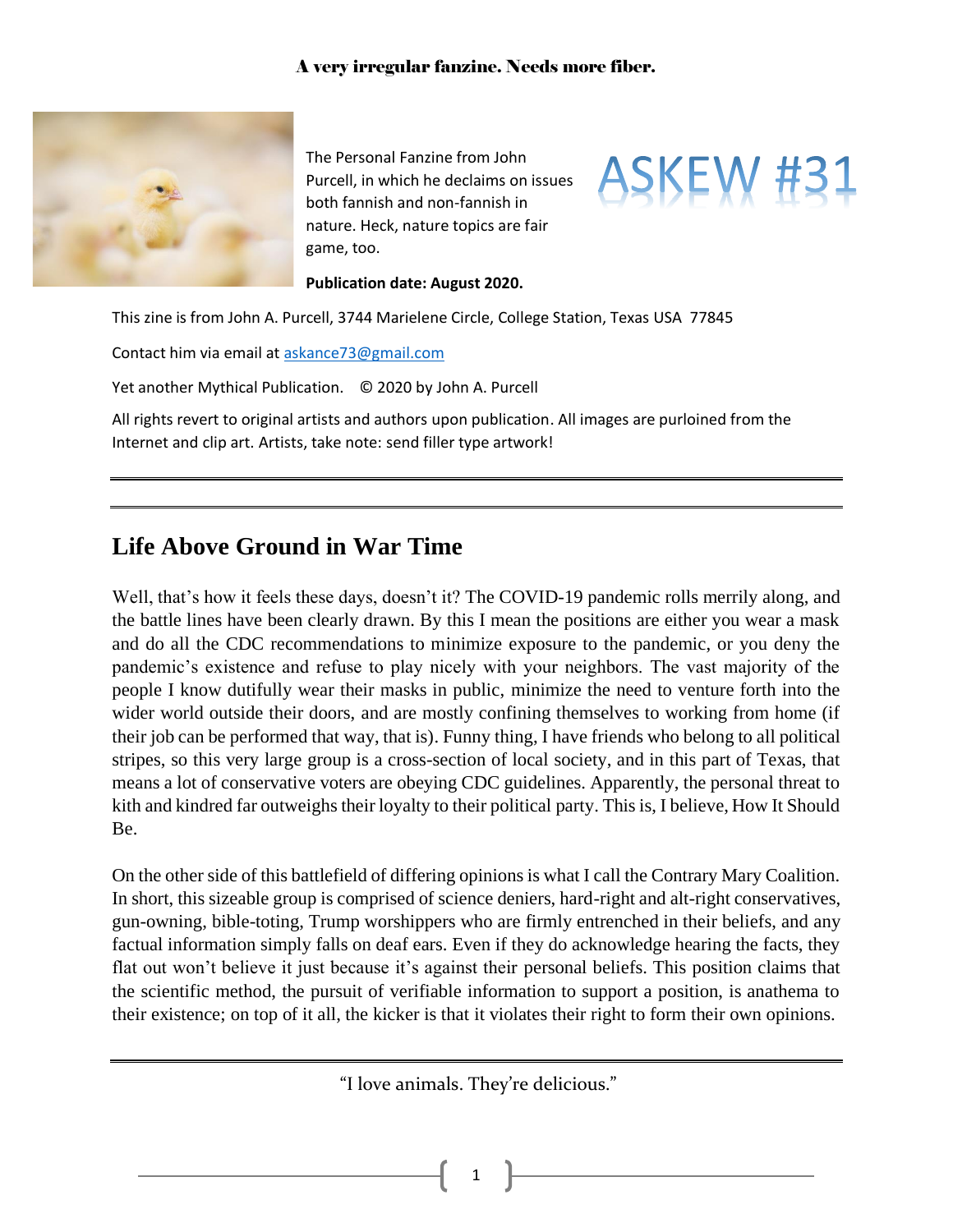Well, I can concede to this last point. Yes, indeed, every American citizen has the right to form their own opinions and express them publicly. That is protected by the First Amendment to the Constitution of the Republic of the United States of America. This is not the crux of the argument, though. The question is a matter of ethics: what is the right thing to do here? Save lives no matter any individual's political affiliation, or dig your trenches so deep that there is no way to climb out in order to save even your own life, nor even your own family's lives?

My conclusion, based upon nearly fifty years of conscientious public awareness of living in America, is that the conservative side of the American public has been brainwashed by their churches and political leadership. This segment of the population has lost the ability to be skeptical and seek creative, truthful solutions to problems. In fact, I think "truth," to these people, exists solely inside their own belief system, and to question this system is dangerous. These are the brainwashed masses: the end product of the Republican Party's long game to reshape and control America according to their own beliefs, and regard any opposing positions as anti-American. These people live in a black-and-white world; no gray areas exists in which differences of opinion can be negotiated. You either toe the line, or you're out.

Well, I much prefer the way of the scientific method mainly because the reality of what is

happening cannot be denied, and I feel that this is what too many people are doing: denying reality. That is no way to live. As bad as the real world is, this is where we live, so let us do what we can do deal with it.

As of the end of August 2020, I have yet to be tested for the Coronavirus – and no, I am not allergic to Corona beer; it's just not "beer" to me – and don't yet exhibit any of the symptoms. During my scheduled appointment for my annual physical on the afternoon of



Monday, August 17<sup>th</sup>, I was not tested for the virus as part of that exam: you must request the test. So be it. Valerie and I haven't attacked each other yet after almost six months of self-isolation, which is a good sign. Sure, there have been a few instances of "differences of opinions," but for the most part we've been good. Healthy, too. So, we are keeping on in a good way. She has begun work on a major painting in addition to attempting to garden in this beastly hot Texas climate, and I am in the middle of teaching the next semester already, but also have time for playing my guitar a lot more often. This leads naturally into the following header:

"If you can read this bumper sticker, you're too close."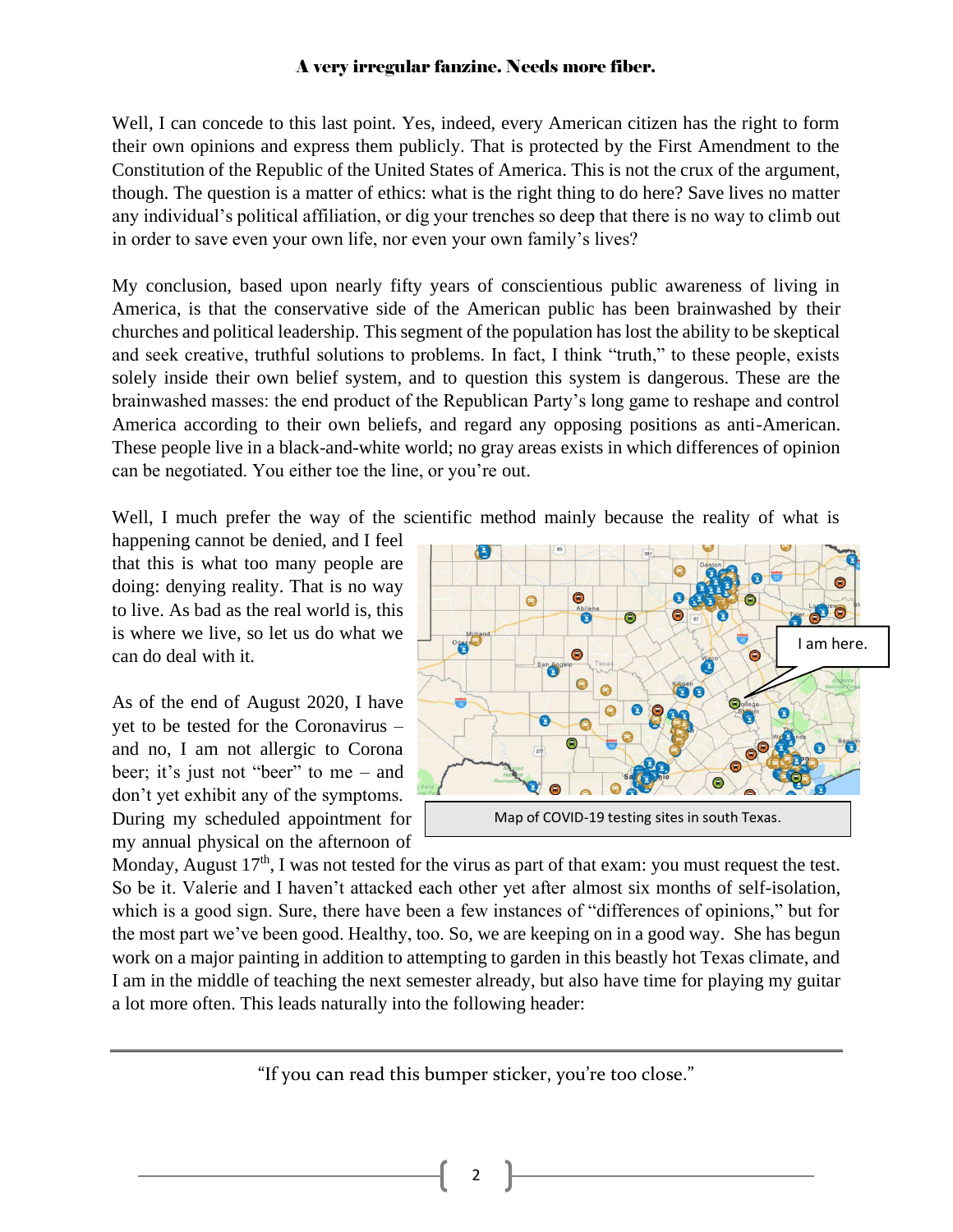## **Let the Music Play**

It is very simple: I love music and have been playing a musical instrument of one sort or other since the age of 9 when I started in the cornet in grade school band class. Originally, I wanted to play the clarinet because dad had a few dozen jazz records, mostly big band with some small



combo stuff mixed in, at home and he would listen to them fairly often. The Benny Goodman and Artie Shaw records were my favorites, and the Pete Fountain ones also were good, which is why I wanted to play the clarinet. However, the band director, Mr. Rochet (gad, I still remember his name), said, "Hmm. Looking at your mouth structure, the lips, I believe you would have a good embouchure for playing the cornet." Well, that depressed me since my heart was set on playing like Benny Goodman. When I got home and told my father this, he went over to his stack of LP's and pulled out a few, then started playing Harry James, Al Hirt, and other big band albums that featured the horn players, especially the trumpeters.

That worked. If you will pardon the pun, that got me jazzed up on playing the cornet in school. Then Herb Alpert and the Tijuana Brass hit it big. Nine years later I started college as a music major, main instrument the trumpet. Of course, along the way I started in the guitar at the age of ten – wanted to play like Rick Nelson, Scotty Moore, the Beatles, and others – and learned other instruments along the way: self-teaching myself piano and drums in the music practice rooms at school, and shifted around on all the brass instruments throughout junior and senior high. There was no doubt in my mind what I wanted to be: a composer. Not a performer nor band teacher, but I loved writing music. In fact, I still have some old music staff sheets and folios with compositions I wrote way back when. My song catalog dates from the beginning of 1975, and now contains over 250 songs; this does not include what a wrote before then. I am not sure, but my earliest attempts at songwriting were in junior high school when I was 13 or 14 years old, and they are definitely best left forgotten. If I do not remember them anymore, fine. Let the damn things lie lost in time.

Which brings me back to the present. Since May of this fucked-up year of 2020, I have actually completed a few songs, and composed another dozen chord progressions and melodies that have potential. What I want to do lyrically with these wordless tunes is yet to be determined. When the mood hits, I will know.

But this song-writing – and fanzine activity, too; can't disallow how important this is – has helped immeasurably to deal with the pandemic and isolation of this surrealistic existence we call the year 2020. I am reminded of that old Zager and Evans hit song: "In the year 2525, if man is still alive, if woman can survive, they may find…." Indeed. What *will* they find? At the rate we're going, humankind may not make it that far. Until then, thank Ghu I still have my music.

"I sure wish I knew where the rest of my life went."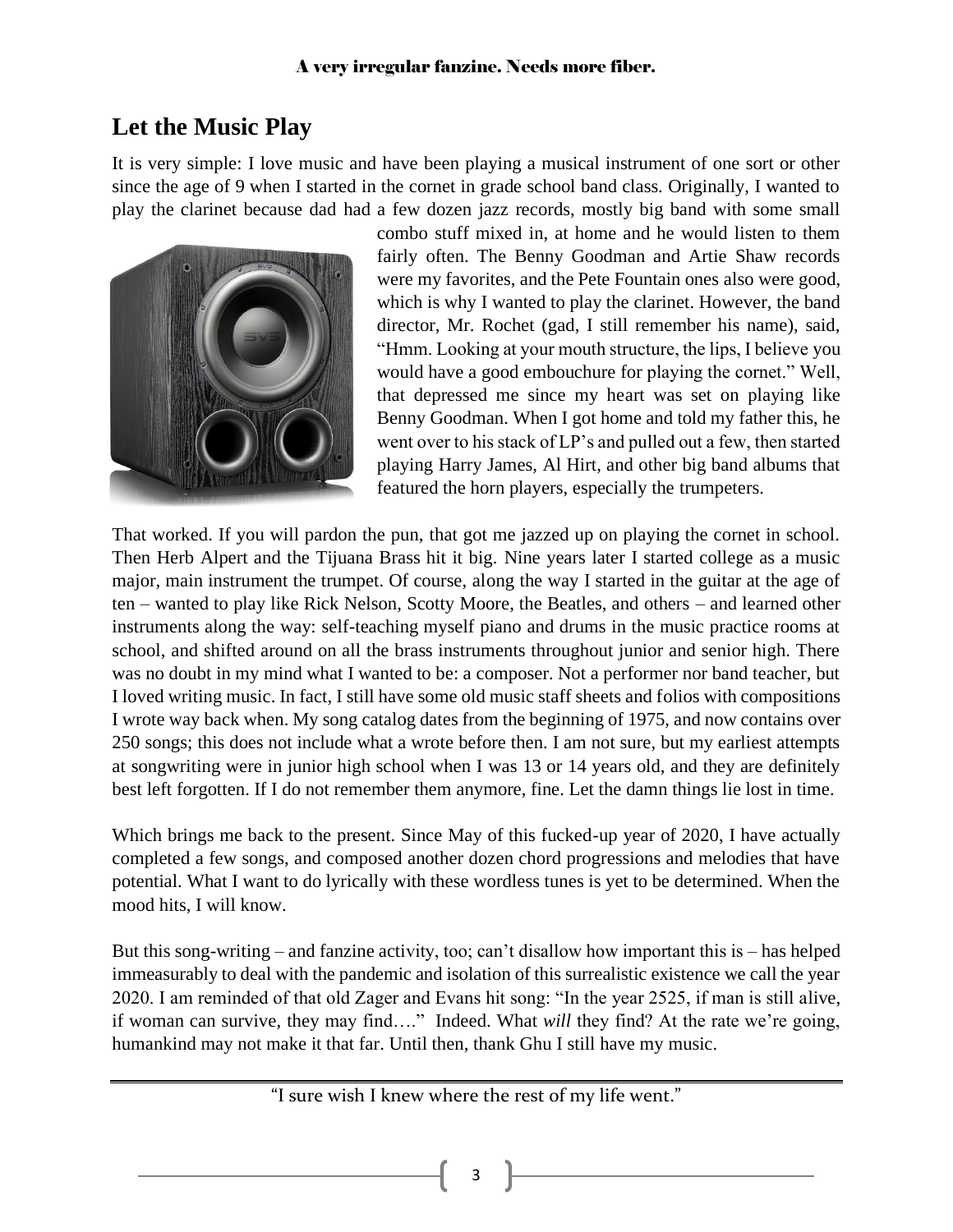# **A Virtual WorldCon? Inconceivable!**

Who would have thought this would happen so quickly? Granted, the technology for holding major conferences online has existed for many years now, so why the heck not? It is definitely terribly sad that it took a global pandemic to bring this concept to reality – holding the World Science Fiction Convention online – this year. The question is, will it really work?

Well, so far, based on what I have seen on Facebook postings on the CoNZealand page and other locations – GUFF delegate Alison Scott ran a virtual GUFF trip report on a Facebook page, for one example – in assorted social media sites and formats, there is a mixed reaction. The waittime for logon is an issue, and I have heard a lot of grumbling about the dollar amounts involved. Granted, that can be expected considering the physical location, but I am not going to pay that kind of money unless I can actually be there for the event. Then again, the CoNZealand committee did the best they could considering the situation. I truly feel bad for them, and what they did to convert this baby in such a short period of time is phenomenal. The third-party postings I have seen so far are interesting, but it's just not the same as being there. For me – and for many of us –a convention means being together with longtime fan friends and making new friends.

Look. I admit it: as much as I enjoy producing fanzines and nattering back and forth online with fannish friends around the world, it is much more fun to physically be in their presence. The face-to-face conversations, the dinner groups, running into familiar faces you haven't seen for at

least a year… All that and more. It is good we can still communicate via the technology, but I much prefer my conventions be held in a hotel or in a convention/conference center so I can hang out with my peeps. I simply want to be with my friends. It is just that simple.

At the end of this month (August) I will participate in my first virtual convention. ArmadilloCon 42 in Austin, Texas is scheduled for August 28-30, 2020, and will be in this virtual format. It is free (or so it says here: <http://armadillocon.org/d42/>), so I figure, why not? I shall give it a go. It should be interesting.

But I still would rather be *with* my friends.

# **John Purcell**



"Ruh-ro, George!"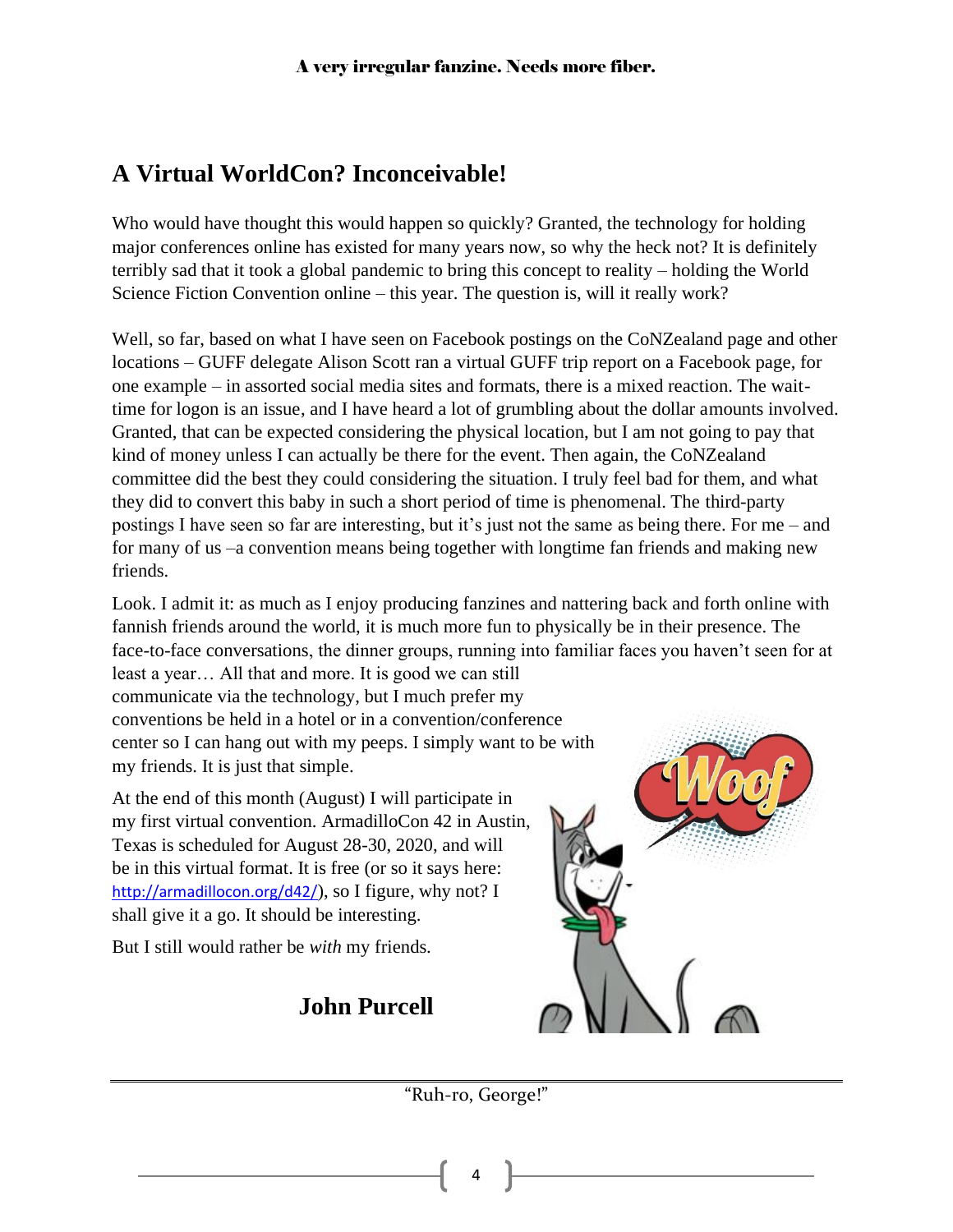The letter column. Some good responses from assorted fine people, and all is right in the world. The writer's text is in nice font like this The letter column. Some governotion and all is right in the world. The writer's text is in nice font like this Times New Roman size 12 font, and my responses will all the this. That should work. be in *dark brown Calibri, size 12 font like this.* That should work. Onward!

Mark Plummer 59 Shirley Road Croydon, Surrey CR0 7ES United Kingdom

#### *1 August 2020*

You say, of the virtualised CoNZealand, 'I have my doubts that it will be as successful as an in-person, real world sf convention' but I don't think anybody is claiming that it will be. There's an argument that it makes the Worldcon accessible to people who for various reasons would never be able to attend the in-person event, but for those who intended to go I think it's pretty clear that the online incarnation is only a shadow.

The question is, I think, whether an online Worldcon is better than no Worldcon. Obviously, the Worldcon couldn't have gone ahead as an in-person event and as originally planned. It was an option to push back to later in the year, always assuming the facilities were available, but honestly I think it unlikely that a Worldcon-as-we-know-it will be viable at any time this year. The British Novacon (November) has already postponed to 2021. It's their 50th and they've conceded that that even if they can go ahead they won't be able to do justice to the milestone.

I'm sure that many people who would have attended the in-person convention will have little or no interaction with the online substitute, some for technical reasons, some because the time-shift makes it difficult, and some because it just doesn't appeal. I do hope CoNZealand publish some figures on how many people bought memberships after the convention went virtual. Personally, I thought NZ\$300 was too expensive, especially when so many other virtual conventions are free or only charge a token membership. A lower membership fee would have attracted more people and possibly even made more money. Then again, I wasn't privy to the discussions that led them to set that price and the rationale for doing it.

In a way, I think conventions next year have it harder. CoNZealand staff had obviously put in a lot of work over the last decade but it wasn't long between the scope of the pandemic becoming clear and them having to make a decision about the convention's future. Events like Corflu (late March 2021), the British Eastercon (April), and even the DC Worldcon (August) have to proceed on the basis that they could happen almost as normal, but they could be forced into a very different

<sup>5</sup>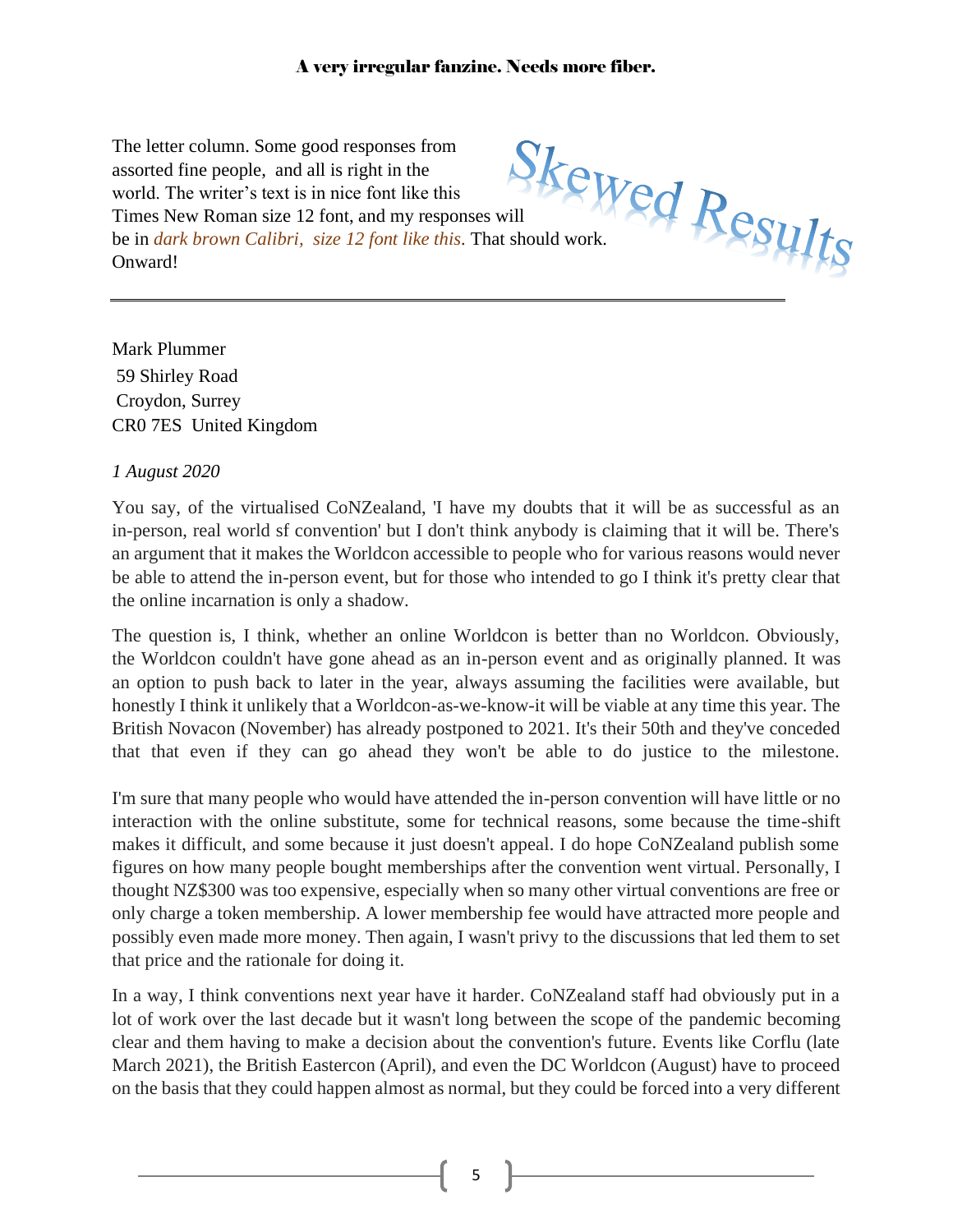model and may still not be able to run at all. It's bad enough to have your work rendered futile, but worse to have to carry on doing it anyway knowing that it may be rendered futile.

### Mark

*{Now that CoNZealand is over, consensus opinion is that parts of the virtual Worldcon went very well and other aspects did not. I am quite impressed that the committee was able to make this work as well as it did, although the Hugo presentation was a hot mess, but perhaps we need to keep in mind that this was the first time anybody has ever tried this. Future Worldcon committees now have this experience to know what to do and what to avoid should this need ever reoccur. Valerie and I decided not to even pay the supporting membership due to the cost. If we are lucky, next year will see us in Bristol for Corflu 38 (whenever) and Washington, DC, for the Worldcon in August. We shall see how the world's travel situation changes if the pandemic allows travel again.}*

Paul Skelton

St. Ockport, UK Paulskelton2@gmail.com *2 August 2020*



Thank heavens we had the sense not to try for Corflu Heatwave! Just one day here last Friday with the temperature 32/33 C and we were both totally cream-crackered. We don't do serious heat. Not even a Corflu would be able to offset that. Of course the other potential reason to have attended would have been to spend some significant time with you and Valerie again, and indeed such a concept briefly appealed, but it was always obvious that you'd have other things claiming your attention over those few days.

I suspect, the way things ended up you took on a bit too much, though as far as I can see the only post-mortem hassle involved some of the vote-counting decisions, with the overriding impression that the con itself was excellent, so you are perfectly entitled to bask in the warm glow of a job well done.

It is understandable, in the nature of fandom, for interested parties to sift the ashes and decide if they might have done certain things

differently but I'm [glad](https://creativecommons.org/licenses/by-nc-nd/3.0/) to see that you were only temporarily miffed at this. It is the nature (if not t[he numbe](https://creativecommons.org/licenses/by-nc-nd/3.0/)r) of the beast. As it happens Nic's latest issue arrived here within a couple of hours of your zine and I will be explaining to him how to resolve all such dilemmas in future. As to your 'Politics' piece I can only comment that I agree with what you wrote and that I think you said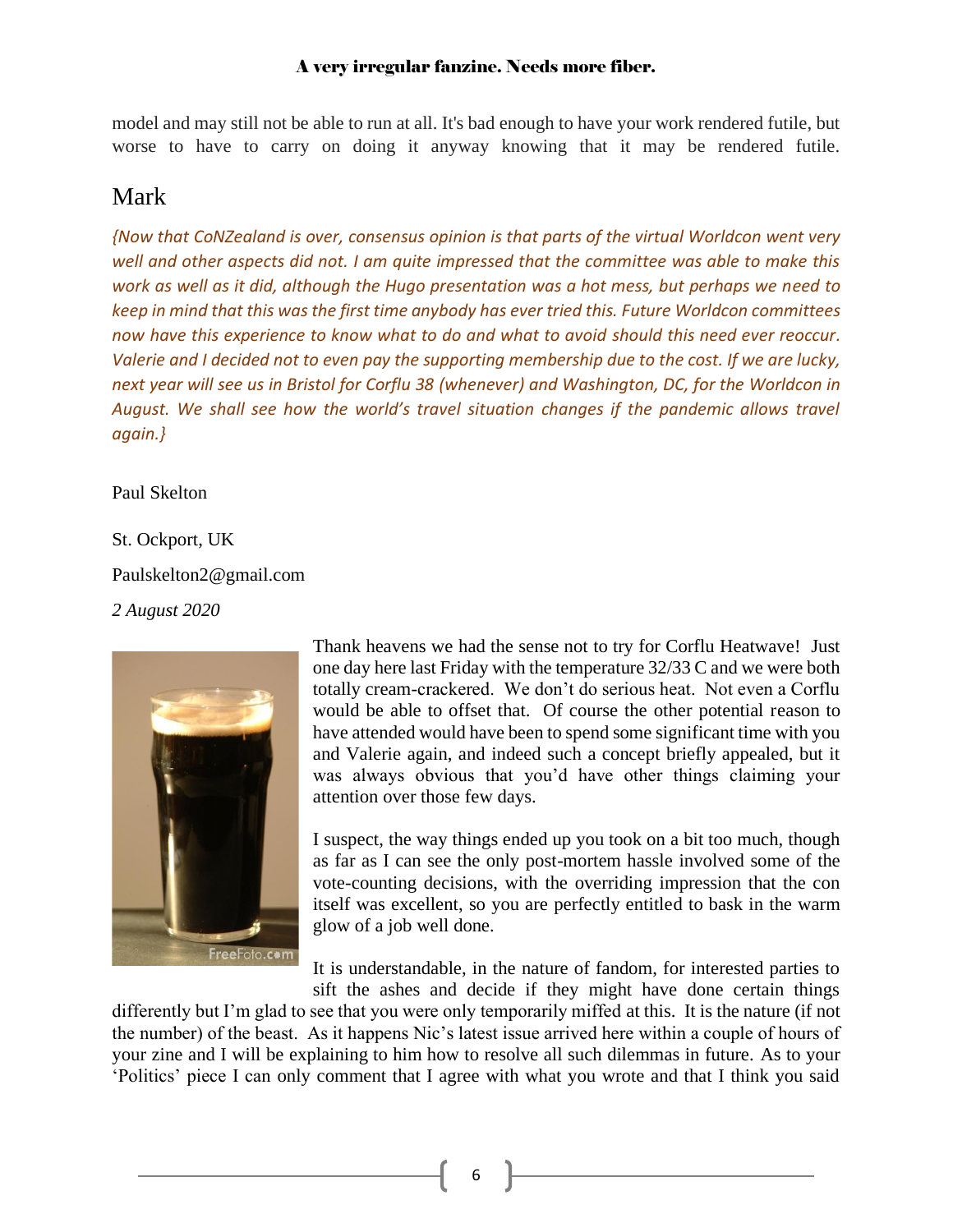everything that needed to be said and said it well. In fact, the only room for significant response I can see would be from folk who disagree with you.

Covid-wise, Stockport is part of Greater Manchester, which has just been put into restrictive measures. Not quite back into lockdown, but the national easing no longer fully applies here. No having extended family visiting and other such restrictions. We can. Though. still go to pubs and restaurants.

Anyway, thanks for this issue.

### Skel

*{Yes, indeed, the nature of fandom is to beat dead horses deep into the ground in the hopes of finding something of note to use. My hope is that the errors of my ways (viz, FAAn ballot counting and category definitions) might be avoided in the years to come. Heck, it was an experiment on my part, and for the most part I think my effort to streamline the voting procedure worked in principle, but fell down on the tabulation side of things thanks to some zines being eligible and thus listed in multiple categories. If anything, that's the thing to avoid in the future. I wish Nic all the luck in the world with it. (\*) Texas is trying its best to whittle down the herd by reopening public schools, restaurants, stores, etc., and now the infection rates are bouncing way up again. I am expecting all schools to be returning to a full online format yet again at some point in September of this year. Things are not looking very good.}* 

Ray Palm Boxholder P.O. Box 2 Plattsburgh, NY 12901-0002

#### *8 August 2020*

You said where you grew up in Minnesota was a progressive and relatively quiet area. No doubt but like other communities most likely there were a few self-serving thugs on the police force. It's good that the problems with LEOs using excessive force are being brought into the sunshine. Locally there's a federal lawsuit against the city and its PD for the actions of some uniformed thugs caught on jail video manhandling an arrestee suffering from PTSD, mocking the veteran for not being that tough. The George Floyd video provided evidence that wouldn't exist before the smartphone. Videos have more impact than just a verbal report. Who watches the watchmen? We all do.

One key problem with Trump is that his approval rating hovers around 40%. Too many morons in this country. Harsh? Not really. What else would you call someone attending a risky Trump event by signing a waiver that states that if they die from COVID-19 it's on them, they can't sue Trump. Lamebrain lemmings. Some say we should open up communication with Trump suckers, trying to help them see the way. You would have better luck communicating with cows.